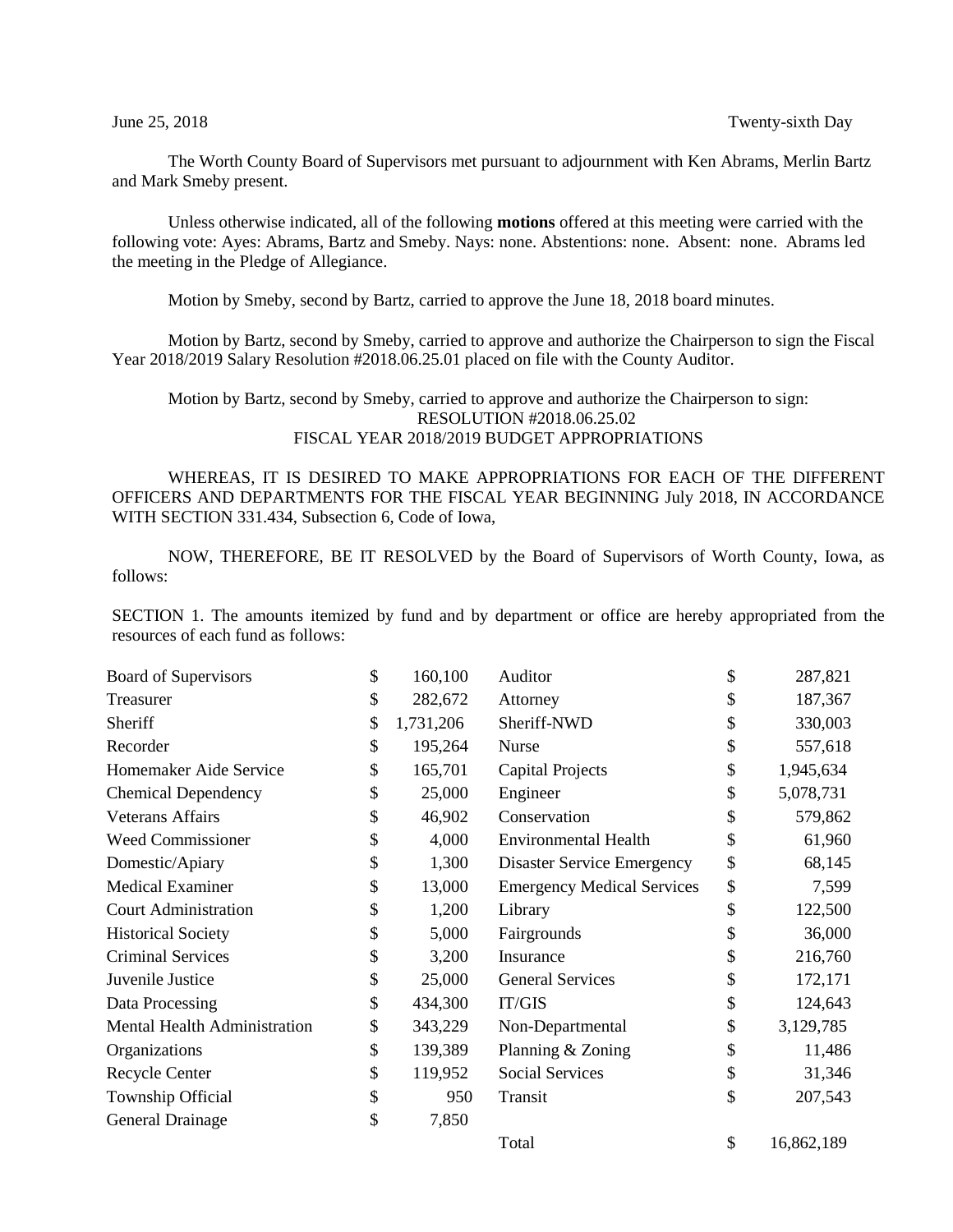SECTION 2. Subject to the provisions of other county procedures and regulations, and applicable state law, the appropriations authorized under Section 1 shall constitute authorization for the department or officer listed to make expenditures or obligations from the itemized department effective July 1, 2018.

SECTION 3. In accordance with Section 331.437, Code of Iowa, no department or officer shall expend or contract to expend any money or incur any liability or enter into any contract which by its terms involves the expenditure of money for any purpose in excess of the amounts appropriated pursuant to this resolution.

SECTION 4. If at any time during the 2018-2019 budget year the auditor shall ascertain that the available resources of a department for that year will be less than said department's total appropriations, she shall immediately so inform the board and recommend appropriate corrective actions.

SECTION 5. The Auditor shall establish separate accounts for the appropriations authorized in Section 1, each of which account shall indicate the amount of the appropriation, the amounts charged thereto, and the unencumbered balance. The Auditor shall report the status of such accounts to the applicable departments and officers quarterly during the 2018-2019 budget year.

SECTION 6. All appropriations authorized pursuant to this resolution lapse at the close of business June 30, 2019.

The above and foregoing resolution was adopted by the Board of Supervisors in Worth County, Iowa, on June 25, 2018 by the following vote:

| AYES: Abrams, Smeby, Bartz     | NAYES: None | ABSENT:                                                  |
|--------------------------------|-------------|----------------------------------------------------------|
| Kenneth J. Abrams, Chairperson |             | Mark Smeby, Vice-Chairperson<br>Merlin Bartz, Supervisor |

ATTEST: Jacki A. Backhaus, County Auditor

Motion by Smeby, second by Bartz, carried to approve and authorize the Chairperson to sign: RESOLUTION FOR FY2018/2019 INTERFUND OPERATING TRANSFERS 2018.06.25.03

WHEREAS, it is desired to authorize the Auditor to periodically transfer sums from the general basic fund and the rural basic fund to the secondary road fund , from the general basic fund to the emergency medical services fund during the 2018-2019 budget year , and

WHEREAS, said transfers must be made in accordance with Section 331.432, Code of Iowa,

NOW THEREFORE BE IT RESOLVED by the Board of Supervisors of Worth County Iowa, as follows:

The total maximum from the general basic fund to the secondary road fund for the fiscal year beginning July 1, 2018 shall not exceed the sum of \$76,533; the total maximum from the rural basic fund to the secondary road fund for the fiscal year beginning July 1, 2018 shall not exceed the sum of \$1,104,746; and the total maximum from the general basic fund to the emergency medical services fund for the fiscal year beginning July 1, 2018 shall not exceed the sum of \$2,605.

Ayes: Abrams, Smeby, Bartz Nays: None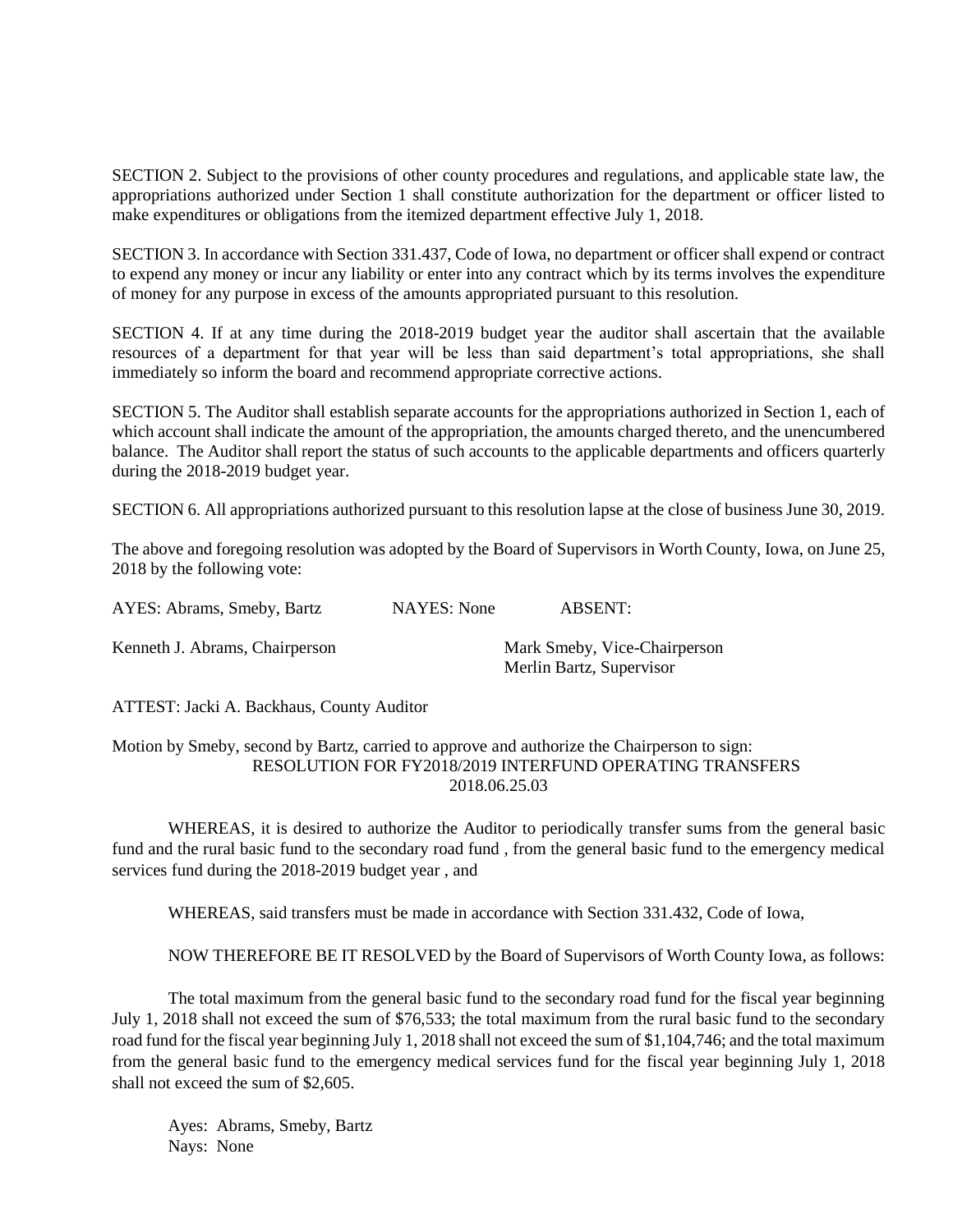| Kenneth J. Abrams, Chairperson | Attest: | Jacki A. Backhaus, Auditor |
|--------------------------------|---------|----------------------------|
|--------------------------------|---------|----------------------------|

Motion Smeby, second by Bartz, carried to approve and authorize the Chairperson to sign:

## 2017/2018 Interfund Transfer Resolution #2018.06.25.04

IT IS HEREBY RESOLVED by the Worth County Board of Supervisors that the County Auditor is hereby directed to transfer \$150,000 from the Rural Services Trust Fund to the Rural Services Basic Fund and \$361,850.00 from the Rural Services Basic Fund to the Secondary Roads Fund.

Ayes: Abrams, Smeby, Bartz Nays: None Kenneth J. Abrams, Chairperson Attest: Jacki A. Backhaus, Auditor

Motion by Smeby, second Bartz, carried to approve drainage claims in the amount of \$267.00 as per the following schedule:

| Jim Rosenberg | DD 19/Lat 7 Repairs |                      | \$267.00 |
|---------------|---------------------|----------------------|----------|
|               |                     | Grand Total \$267.00 |          |

Motion by Bartz, second Smeby, carried to approve claims in the amount of \$370,180.64 as per the following schedule:

| <b>Vendor Name</b>               | Payable Description | <b>Total Payments</b> |
|----------------------------------|---------------------|-----------------------|
| AT & T                           | Service-E911        | 35.81                 |
| Agvantage Fs Inc                 | Fuel-Eng            | 35, 345. 34           |
| Al Venz                          | Reimb-Eng           | 150.00                |
| Albert Lea Seed House Inc        | Supplies-Con        | 2,750.25              |
| Alex Erlandson                   | Security-Shf        | 137.00                |
| <b>Alliant Energy</b>            | Service-Gsr         | 3,609.53              |
| Ameripride Services Inc          | Supplies-Gsr        | 233.72                |
| Arnold's                         | Supplies-Con        | 74.00                 |
| <b>Austin Office Products</b>    | Supplies-Shf        | 523.32                |
| <b>Bice Electric Llc</b>         | Service-Gsr         | 4,336.00              |
| <b>Bmc Aggregates Llc</b>        | Rock-Eng            | 2,832.40              |
| <b>Brian Hepperly</b>            | Security-Shf        | 137.00                |
| <b>Brian Lund</b>                | Security-Shf        | 137.00                |
| C J Cooper & Associates Inc      | Service-Tra         | 35.00                 |
| <b>Carquest Auto Parts Inc</b>   | Supplies-Shf        | 24.40                 |
| Central Lock & Key Inc           | Service-Gsr         | 22.00                 |
| Centurylink                      | Service-E911        | 356.01                |
| <b>Certified Laboratories</b>    | Fuel-Eng            | 339.75                |
| Cindy Thompson                   | Mileage-Asr         | 440.70                |
| Cintas Corporation               | Service-Eng         | 166.83                |
| City Of Fertile                  | Service-Eng         | 74.86                 |
| City Of Manly                    | Service-Soc         | 54.70                 |
| <b>City Of Northwood</b>         | Service-Eng         | 100.00                |
| <b>Com-Tec Land Mobile Radio</b> | Service-Shf         | 1,115.00              |
| <b>Connor Smith</b>              | Security-Shf        | 137.00                |
| Ctk Group Llc                    | Edu-Shf             | 790.00                |
| <b>Cummins Central Power Llc</b> | Service-Wwt         | 348.86                |
| $D & L$ Equipment                | Supplies-Sdp        | 50.50                 |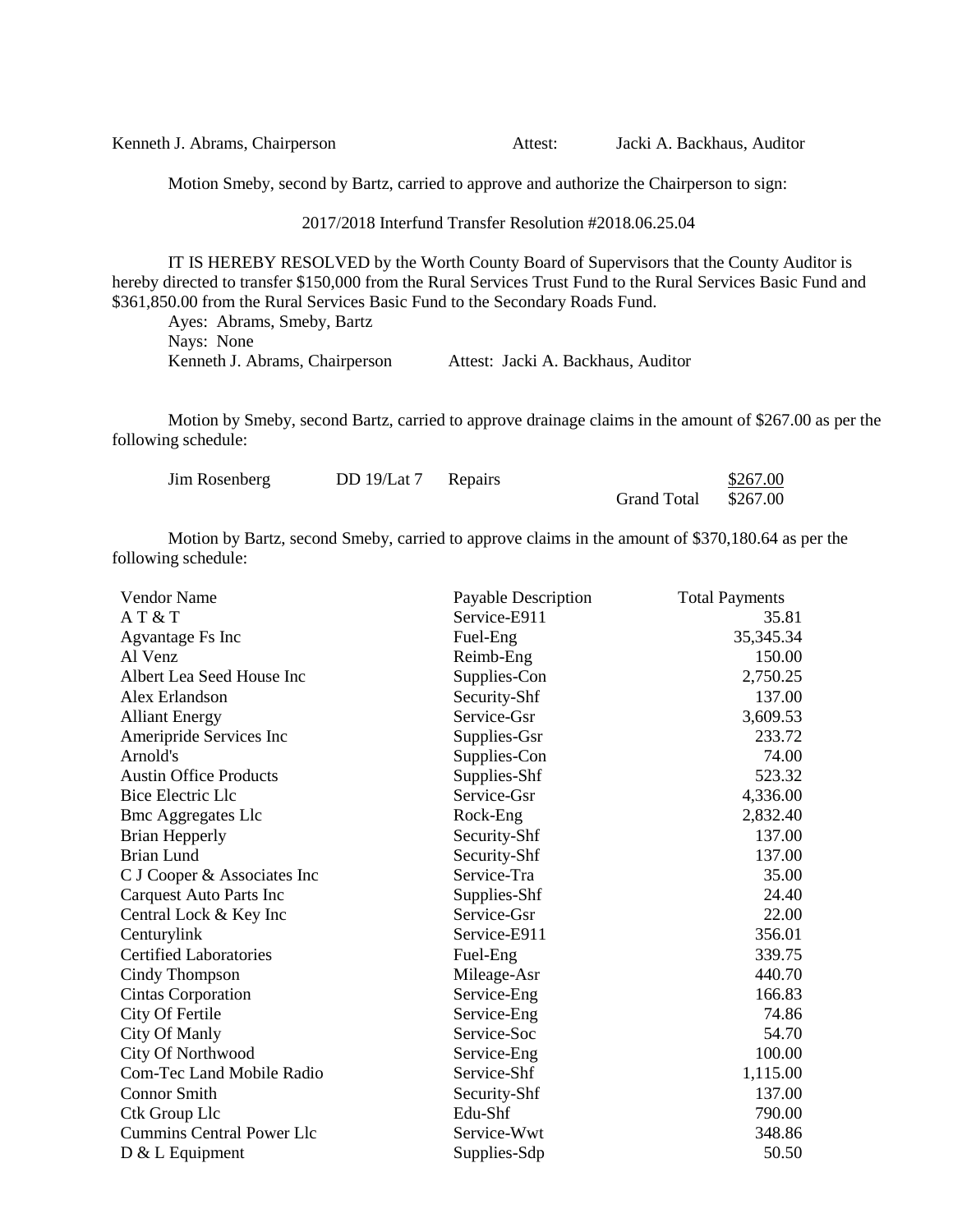| Dan Block                             | Reimb-Con            | 60.00    |
|---------------------------------------|----------------------|----------|
| Dana Young                            | Service-Mex          | 100.00   |
| Dave Syverson Inc                     | Parts-Eng            | 431.50   |
| Dedra Harris                          | Mileage-Aud          | 296.00   |
| Diamond Mowers Inc                    | Parts-Eng            | 2,754.60 |
| <b>Electronic Engineering</b>         | Service-Ema          | 29.70    |
| <b>Fallgatter's Market Inc</b>        | Supplies-Shf         | 842.44   |
| Farmchem Corp                         | Supplies-Eng         | 96.41    |
| <b>Fastenal Company</b>               | Parts-Eng            | 90.98    |
| <b>Five Star Cooperative</b>          | Supplies-Eng         | 55.80    |
| Geocomm Inc                           | Service-E911         | 1,375.00 |
| Gloria Helgeson                       | Refund-Con           | 80.00    |
| <b>Heartland Asphalt Inc</b>          | Service-Eng          | 1,255.80 |
| <b>Heartland Power Coop</b>           | Service-Wwt          | 3,132.16 |
| Helgeson Drainage Inc.                | Service-Eng          | 1,239.00 |
| Hovey's Lawn & Garden                 | Service-Con          | 910.00   |
| Ia County Atty's Assoc                | Edu-Aty              | 325.00   |
| Ia Dept Of Agriculture                | Fee-Tax-Levy         | 856.71   |
| Ia Dept Of Public Safety              | Service-Shf          | 1,737.00 |
| Ia Dept Of Revenue                    | Edu-Asr              | 240.49   |
| Ia Law Enforcement Academy            | Edu-Shf              | 50.00    |
| Ia Prison Industries                  | Supplies-Eng         | 2,925.15 |
| <b>Isac</b>                           | Edu-Rec              | 630.00   |
| Itsavvy Llc                           | Equip-Dap            | 295.00   |
| J & J Machining Welding & Fabricating | Supplies-Eng         | 2,331.60 |
| Jeff Greve                            | Mileage & Edu-Aty    | 1,279.04 |
| Joe's Collision & Performance Inc     | Parts & Supplies-Eng | 647.16   |
| <b>Justin Bruns</b>                   | Security-Shf         | 137.00   |
| Kelly Hardware                        | Supplies-Eng $&$ Con | 902.58   |
| Kibble Equipment Llc                  | Parts & Labor-Eng    | 567.83   |
| Kim Hennigar                          | Cleaning-Gsr         | 79.50    |
| <b>Knudtson Automotive Service</b>    | Service-Shf          | 1,645.66 |
| <b>Lawson Products Inc</b>            | Supplies-Con         | 73.44    |
| Manly Cemetery Association            | Service-Vaf          | 660.00   |
| Marco Technologies Llc                | Service-Shf          | 154.48   |
| Mark's Guns And Gear                  | Supplies-Shf         | 558.00   |
| Martin Marietta Materials Inc         | Rock-Eng             | 559.65   |
| Martin's Flag Company, Llc            | Supplies-Vaf         | 200.44   |
| Mason City Ford Lincoln Inc           | Service-Eng          | 1,622.49 |
| Mediacom                              | Service-Dap          | 217.54   |
| Medline Industries Inc.               | Supplies-Phd         | 87.34    |
| Menards Inc                           | Parts-Eng            | 33.97    |
| Michael Logeman                       | Security-Shf         | 137.00   |
| Midwest Pipe Supply Inc               | Supplies-Eng         | 3,078.00 |
| Motorola Solutions Inc                | Equip-It/Gis         | 5,120.10 |
| Murphy Tractor & Equipment            | Parts-Eng            | 78.64    |
| Napa Auto Parts                       | Parts-Eng            | 181.99   |
| <b>Nelson Family Trust</b>            | Rent-Shf             | 300.00   |
| Niacc                                 | Edu-Phd              | 20.00    |
| Niacog                                | Service-Tra          | 819.95   |
| Nick Bailey                           | Reserve-Shf          | 1.00     |
| North Central Dist Of Ia Asr          | Dues-Asr             | 125.00   |
| Northwood Chiropractic, Pc            | Service-Shf          | 265.00   |
|                                       |                      |          |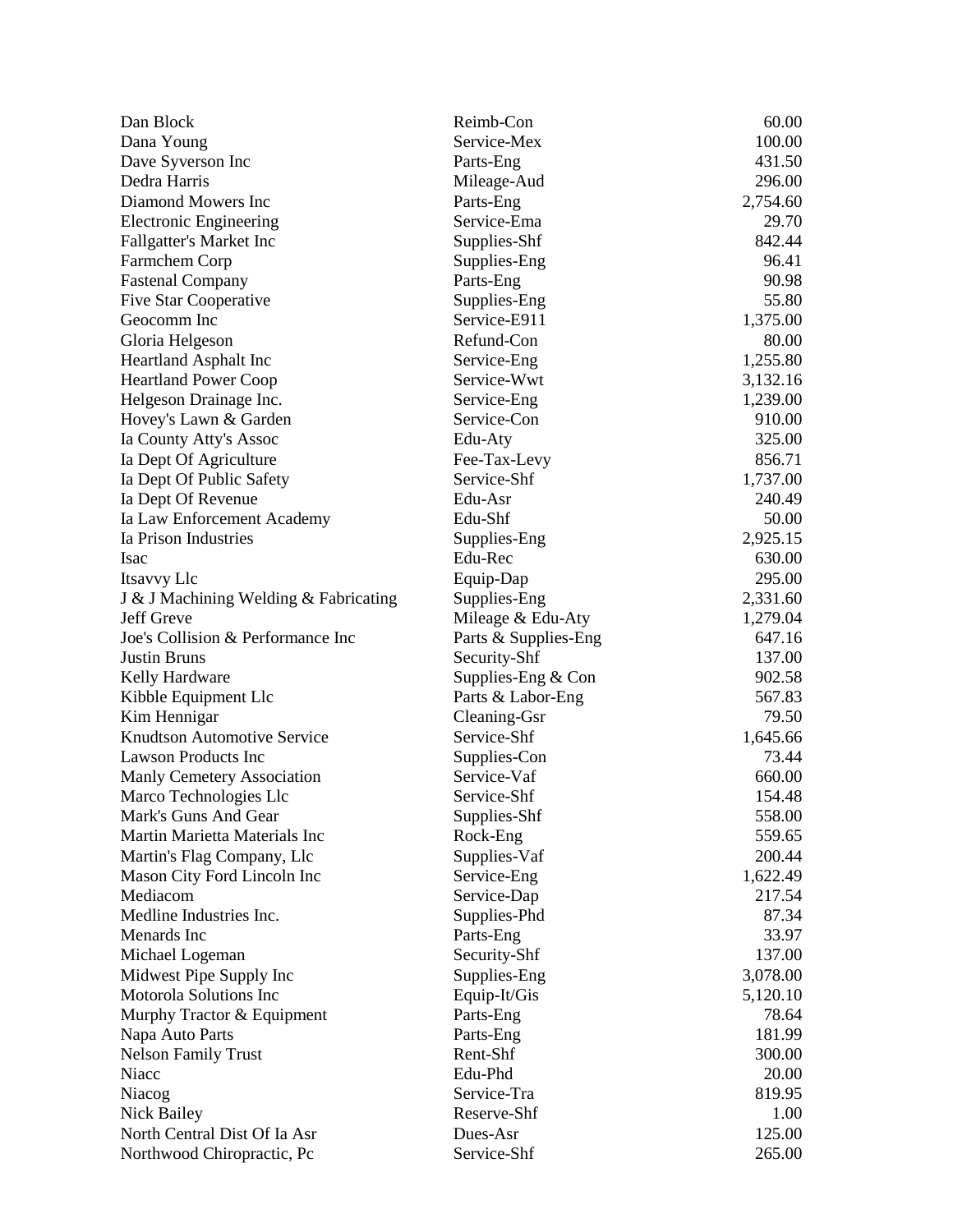| Northwood Electric Inc          | Supplies-Cap            | 9,762.12   |
|---------------------------------|-------------------------|------------|
| Northwood Iha Villa Woods       | Rent-Soc                | 193.00     |
| Nuss Truck & Equipment Inc      | Parts-Eng               | 673.17     |
| Pathology Assoc Of Mason City   | Service-Mex             | 500.00     |
| Peopleservice Inc               | Service-Wwt & Wat       | 15,737.10  |
| <b>Pinnacle Quality Insight</b> | Service-Phd             | 150.00     |
| <b>Pitney Bowes Global</b>      | Service-Dap             | 352.68     |
| Plunkett's Pest Control Inc     | Service-Shf             | 104.00     |
| Popp Farm Drainage              | Service-Eng             | 5,525.52   |
| R80 Llc                         | Supplies-Shf            | 11.98      |
| Reinhart Food Service Llc       | Supplies-Shf            | 465.22     |
| Reliance Telephone Inc          | Supplies-Shf            | 500.00     |
| Richard & Jeanette Aarback      | <b>Tower Rent-Shf</b>   | 200.00     |
| <b>Rick Anderson</b>            | Reserve-Shf             | 1.00       |
| Rockmount Resrch & Alloys Inc   | Supplies-Eng            | 3,191.18   |
| <b>Russell Meyer</b>            | <b>Safety Reimb-Eng</b> | 149.99     |
| <b>Scott Butler</b>             | Reserve-Shf             | 1.00       |
| <b>Scott Lestrud</b>            | Safety Reimb-Eng        | 75.98      |
| <b>Staples Credit Plan</b>      | <b>Supplies</b>         | 805.54     |
| Teresa Olson                    | Mileage-Edu-Rec         | 708.47     |
| The Samuels Group Inc           | Service-Ndp             | 8,750.00   |
| The Schneider Corporation       | Service-Asr             | 12,225.00  |
| The Sidwell Company             | Service-Dap             | 3,236.00   |
| <b>Thomas Reid</b>              | Reimb-Vaf               | 1,692.02   |
| <b>Tim Tuttle</b>               | Reimb-Eng               | 29.98      |
| <b>U S Postal Service</b>       | Postage-Rec             | 250.00     |
| Us Cellular                     | Service-Eng             | 26.50      |
| Veenstra & Kimm, Inc            | Service-Ndp             | 3,642.50   |
| Ver Helst Snyder Drug           | Supplies-Aty            | 170.25     |
| Verizon Wireless                | Service-Shf             | 1,971.29   |
| Viafield                        | Supplies-Con            | 1,612.82   |
| Visa                            | Service-Asr             | 1,829.60   |
| Whks & Co                       | Service-Eng             | 18,717.23  |
| Windstream                      | Service-Eng             | 28.93      |
| Worth County Sheriff            | Service-Juj             | 44.18      |
| <b>Worth County Treasurer</b>   | Hartland Twp Tif        | 173,627.04 |
| Wyatt Quam                      | Reserve-Shf             | 1.00       |
| Ziegler Inc                     | Service-Wwt             | 7,168.23   |
|                                 | <b>Grand Total</b>      | 370,180.64 |

Motion by Smeby, second by Bartz, carried to approve payroll eligibility for Stephanie Lee at \$21.49/hour as submitted by secondary roads.

Motion by Smeby, second by Bartz, carried to acknowledge county receipt of manure management plan annual update from Craig Benjegerdes for facility #60189 located in Section 25 of Danville Township, Worth County.

Motion by Smeby, second by Bartz, carried to recess regular session at 9:55 A.M.

Motion by Bartz, second by Smeby, carried to open the Public Hearing on the Sale of County Land at 10:00 A.M. The land available for purchase was discussed. Public comment was heard.